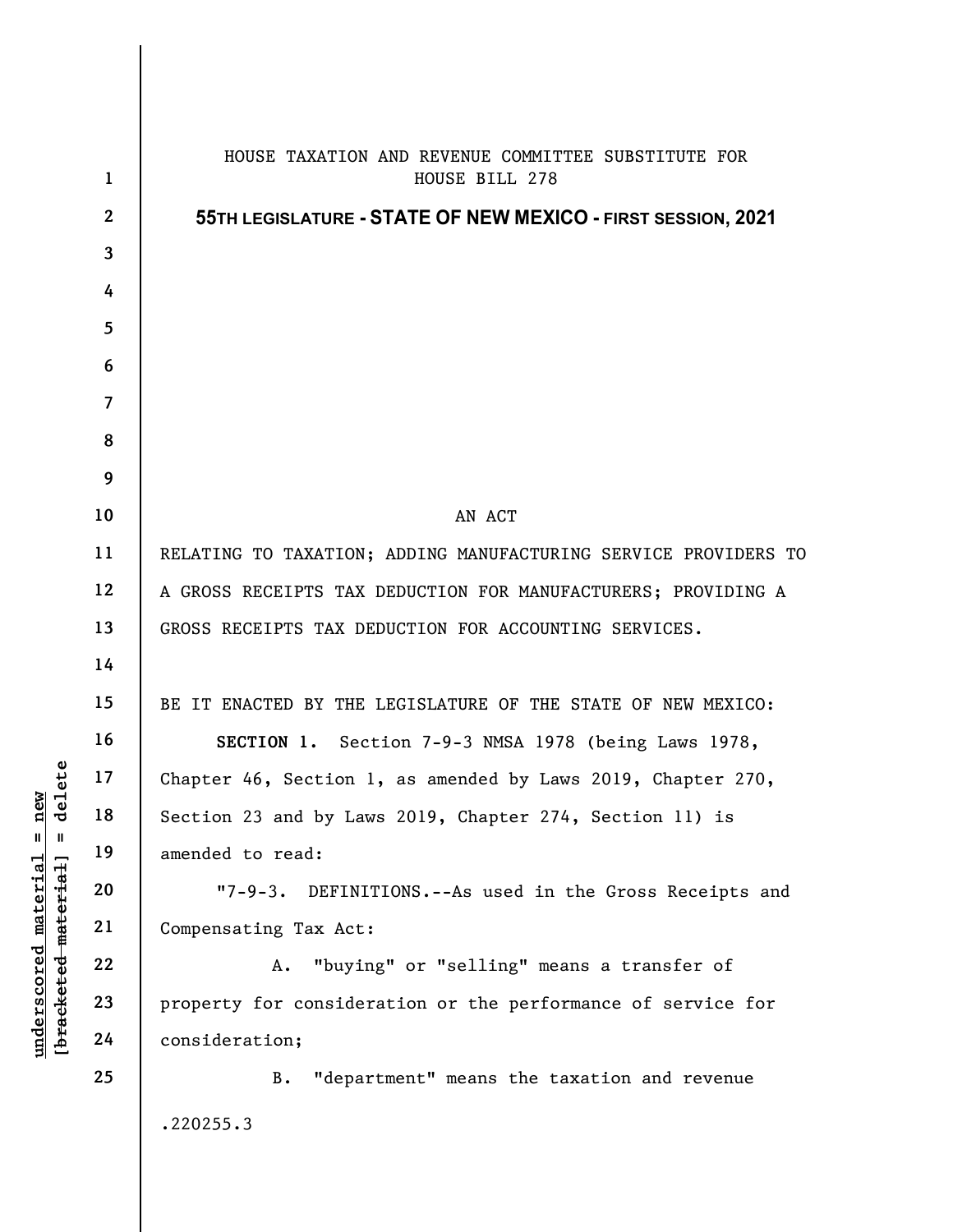underscored material = new [bracketed material] = delete 1 2 3 4 5 6 7 8 9 10 11 12 13 14 15 16 17 18 19 20 21 22 23 24 25 department, the secretary of taxation and revenue or an employee of the department exercising authority lawfully delegated to that employee by the secretary; C. "digital good" means a digital product delivered electronically, including software, music, photography, video, reading material, an application and a ringtone; D. "financial corporation" means a savings and loan association or an incorporated savings and loan company, trust company, mortgage banking company, consumer finance company or other financial corporation; E. "initial use" or "initially used" means the first employment for the intended purpose and does not include the following activities: (1) observation of tests conducted by the performer of services; (2) participation in progress reviews, briefings, consultations and conferences conducted by the performer of services; (3) review of preliminary drafts, drawings and other materials prepared by the performer of [the] services; (4) inspection of preliminary prototypes developed by the performer of services; or (5) similar activities; F. "leasing" means an arrangement whereby, for a consideration, property is employed for or by any person other .220255.3  $- 2 -$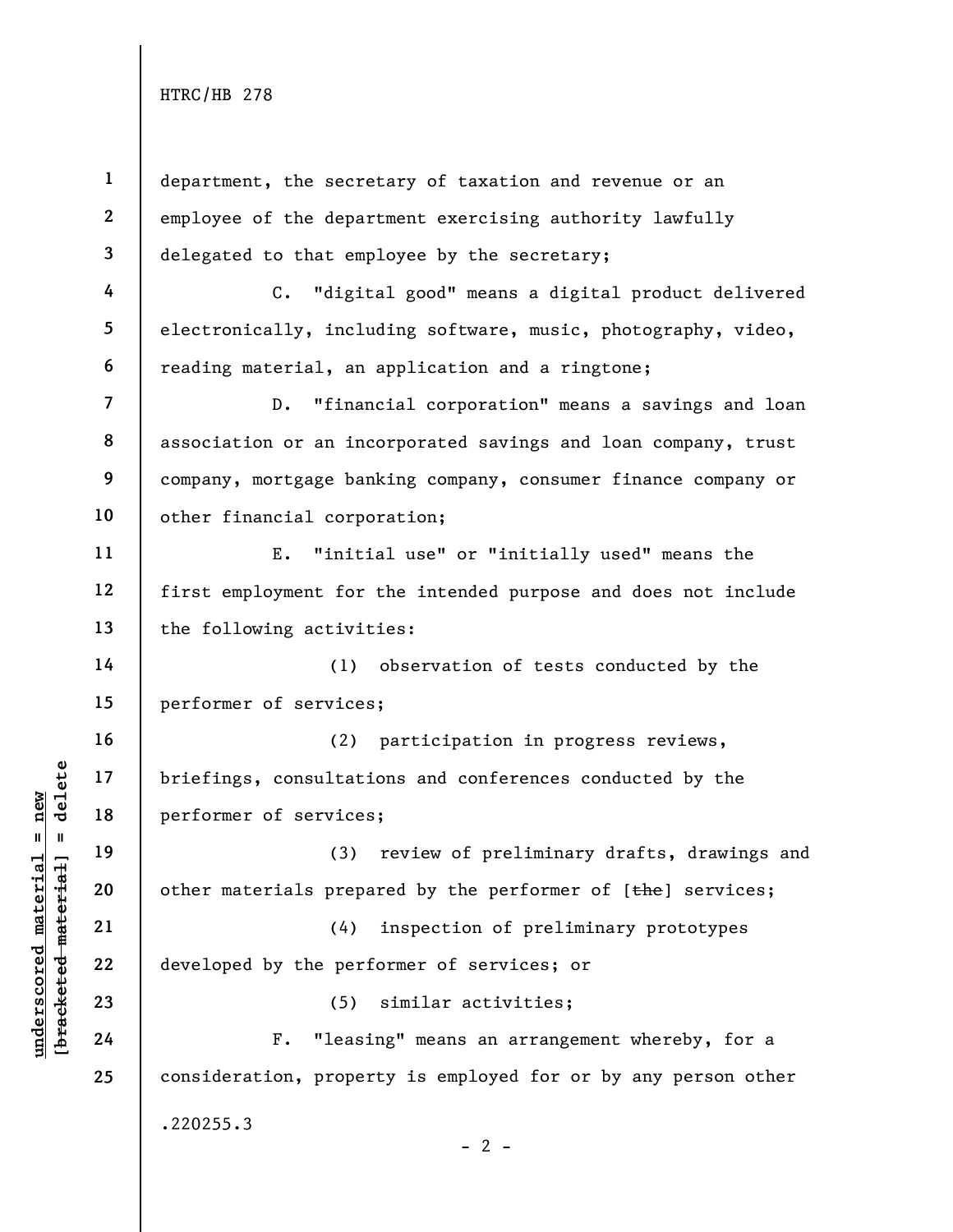1 2 than the owner of the property, except that the granting of a license to use property is licensing and is not a lease;

3 4 5 6 7 G. "local option gross receipts tax" means a tax authorized to be imposed by a county or municipality upon a taxpayer's gross receipts and required to be collected by the department at the same time and in the same manner as the gross receipts tax;

8 9 10 11 12 H. "manufactured home" means a movable or portable housing structure for human occupancy that exceeds either a width of eight feet or a length of forty feet constructed to be towed on its own chassis and designed to be installed with or without a permanent foundation;

I. "manufacturing" means combining or processing components or materials to increase their value for sale in the ordinary course of business, but does not include construction services; farming; electric power generation; processing of natural resources, including hydrocarbons; or the processing or preparation of meals for immediate consumption;

underscored material = new [bracketed material] = delete J. "manufacturing service" means the service of combining or processing components or materials owned by another, but does not include construction services; farming; electric power generation; processing of natural resources, including hydrocarbons; or the processing or preparation of meals for immediate consumption;

> [<del>J.</del>] K. "marketplace provider" means a person who .220255.3  $-3 -$

13

14

15

16

17

18

19

20

21

22

23

24

25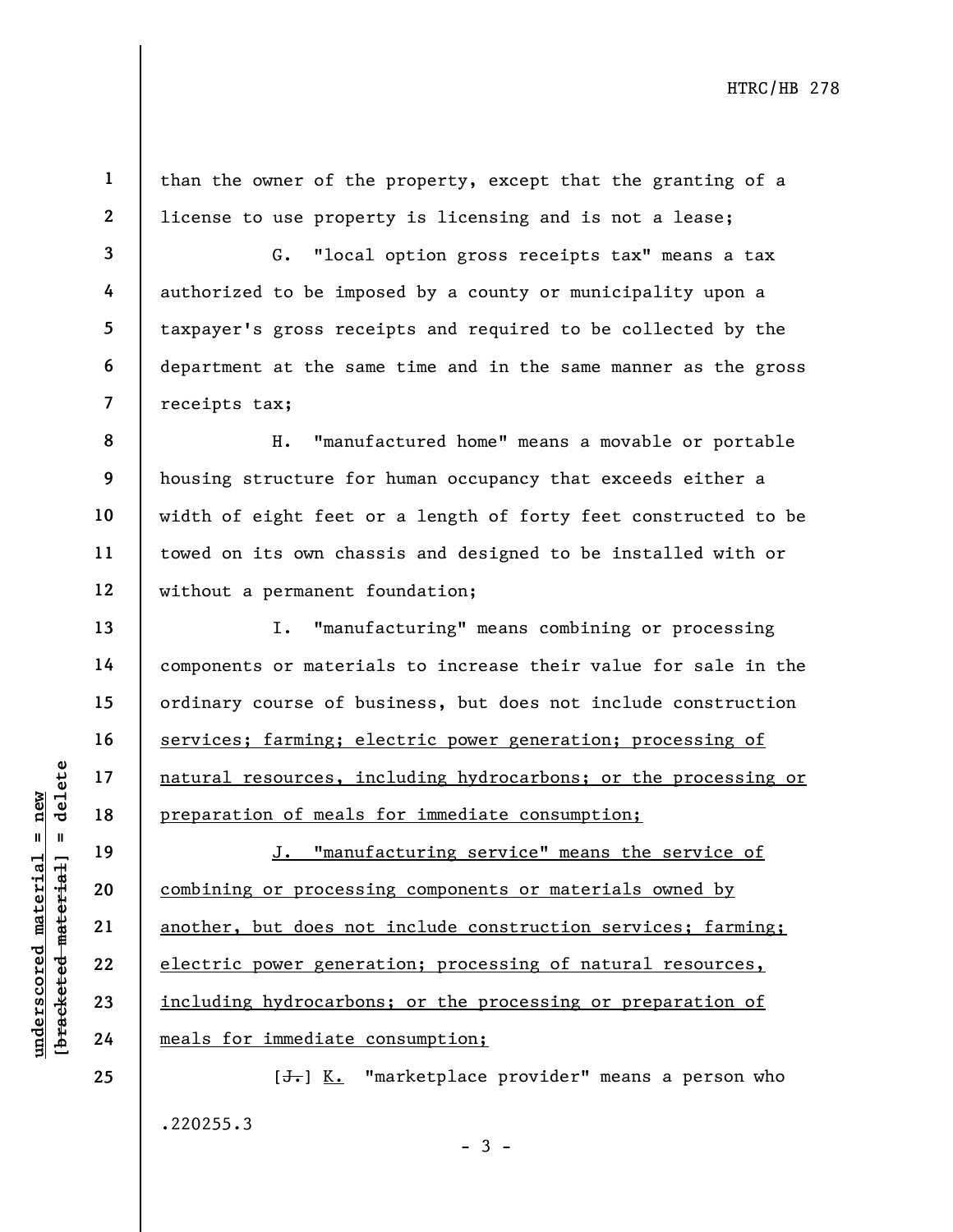1 2 3 4 facilitates the sale, lease or license of tangible personal property or services or licenses for use of real property on a marketplace seller's behalf, or on the marketplace provider's own behalf, by:

5 6 7 8 (1) listing or advertising the sale, lease or license, by any means, whether physical or electronic, including by catalog, internet website or television or radio broadcast; and

9 10 11 12 13 14 (2) either directly or indirectly, through agreements or arrangements with third parties collecting payment from the customer and transmitting that payment to the seller, regardless of whether the marketplace provider receives compensation or other consideration in exchange for the marketplace provider's services;

[ $K<sub>r</sub>$ ] L. "marketplace seller" means a person who sells, leases or licenses tangible personal property or services or who licenses the use of real property through a marketplace provider;

[<del>L.</del>] M. "person" means:

under 17<br>
= 18<br>
= 18<br>
= 19<br>
= 19<br>
= 19<br>
= 19<br>
= 19<br>
= 19<br>
= 19<br>
= 19<br>
= 19<br>
= 19<br>
= 19<br>
= 19<br>
= 19<br>
= 19<br>
= 19<br>
= 19<br>
= 19<br>
= 19<br>
= 19<br>
= 19<br>
= 19<br>
= 19<br>
= 19<br>
= 19<br>
= 19<br>
= 19<br>
= 19<br>
= 19<br>
= 19<br>
= 19<br>
= 19<br>
= 19<br>
= 19<br>
= (1) an individual, estate, trust, receiver, cooperative association, club, corporation, company, firm, partnership, limited liability company, limited liability partnership, joint venture, syndicate or other entity, including any gas, water or electric utility owned or operated by a county, municipality or other political subdivision of the .220255.3

15

16

17

18

19

20

21

22

23

24

25

 $- 4 -$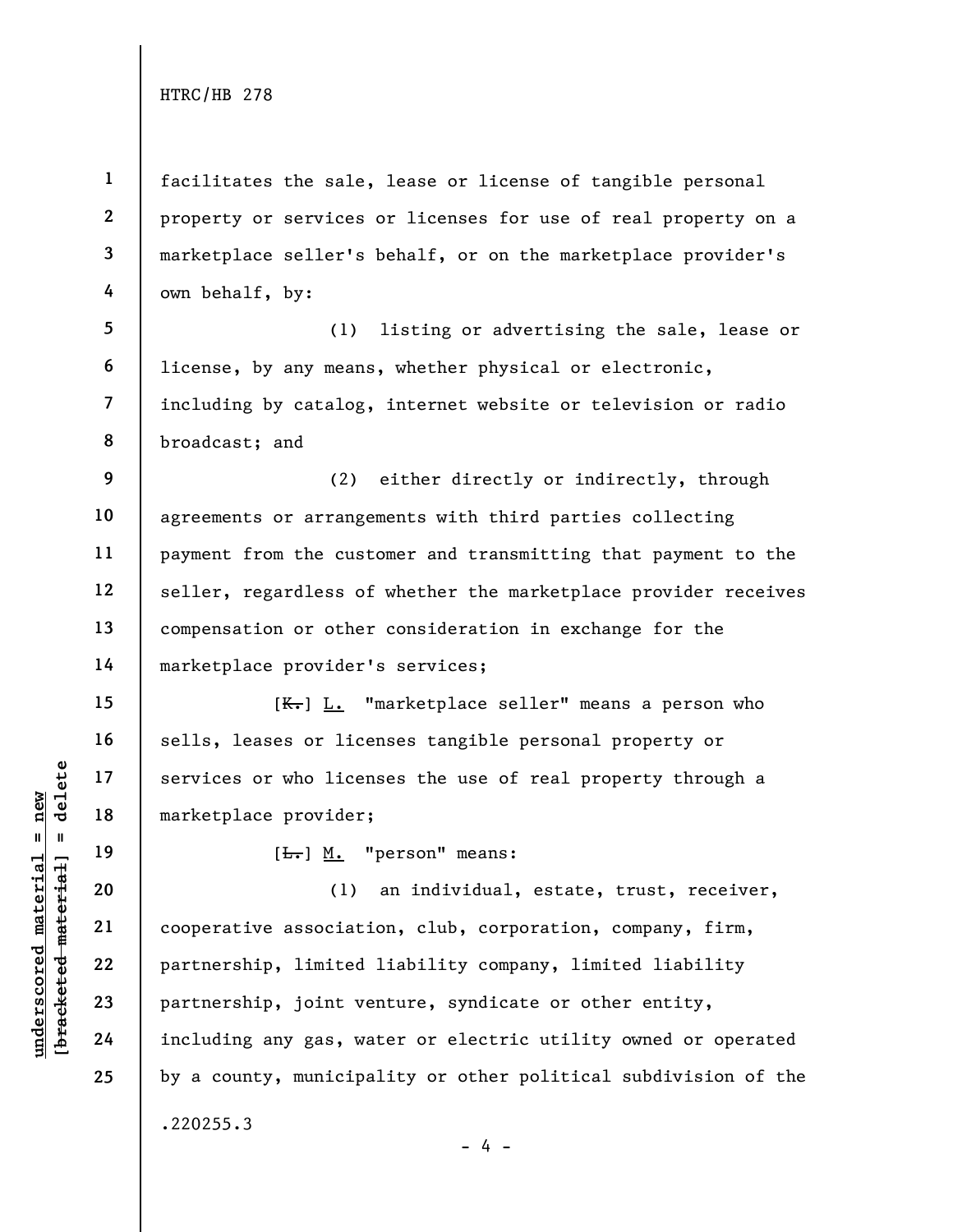|                                                              | $\mathbf{1}$   | state; or                                                       |
|--------------------------------------------------------------|----------------|-----------------------------------------------------------------|
|                                                              | $\mathbf{2}$   | (2)<br>a national, federal, state, Indian or                    |
|                                                              | 3              | other governmental unit or subdivision, or an agency,           |
|                                                              | 4              | department or instrumentality of any of the foregoing;          |
|                                                              | 5              | $[Mo]$ N. "property" means:                                     |
|                                                              | 6              | (1) real property;                                              |
|                                                              | $\overline{7}$ | (2)<br>tangible personal property, including                    |
|                                                              | 8              | electricity and manufactured homes;                             |
|                                                              | 9              | (3)<br>licenses, including licenses of digital                  |
|                                                              | 10             | goods, but not including the licenses of copyrights, trademarks |
|                                                              | 11             | or patents; and                                                 |
|                                                              | 12             | (4) franchises;                                                 |
|                                                              | 13             | $[N1]$ 0. "research and development services" means             |
|                                                              | 14             | an activity engaged in for other persons for consideration, for |
|                                                              | 15             | one or more of the following purposes:                          |
|                                                              | 16             | advancing basic knowledge in a recognized<br>(1)                |
| delete                                                       | 17             | field of natural science;                                       |
| new                                                          | 18             | (2)<br>advancing technology in a field of                       |
| H<br>H                                                       | 19             | technical endeavor;                                             |
| material                                                     | 20             | developing a new or improved product,<br>(3)                    |
|                                                              | 21             | process or system with new or improved function, performance,   |
| [ <del>bracketed material</del> ]<br>$\bm{{\rm underscore}}$ | 22             | reliability or quality, whether or not the new or improved      |
|                                                              | 23             | product, process or system is offered for sale, lease or other  |
|                                                              | 24             | transfer;                                                       |
|                                                              | 25             | developing new uses or applications for an<br>(4)               |
|                                                              |                | .220255.3                                                       |
|                                                              |                | $-5 -$                                                          |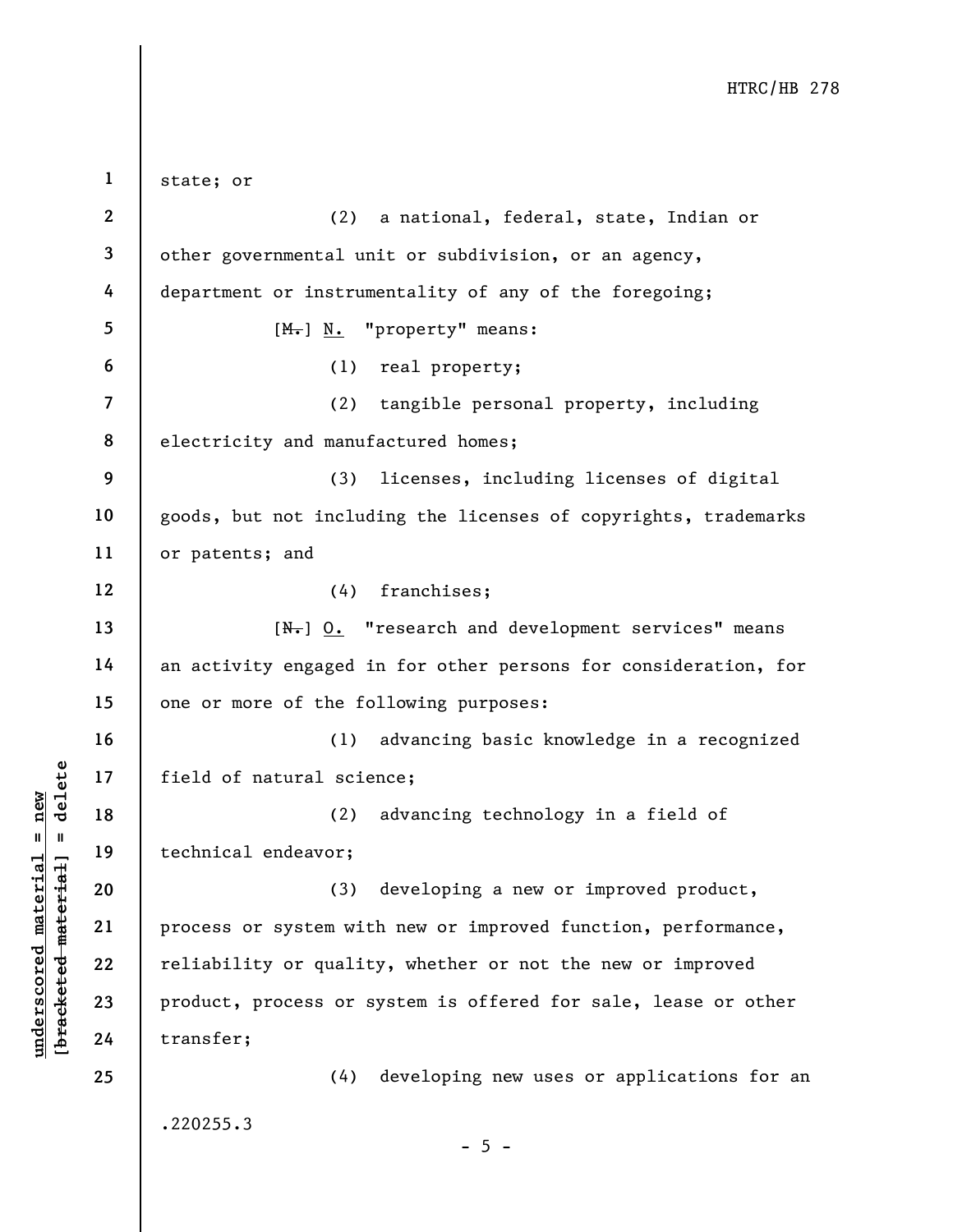understand material of the settling of least<br>
activities performed<br>
activities performed<br>
shareholders. In det<br>
use, principal object<br>
use, principal object<br>
contracting parties s<br>
22<br>
23<br>
property that will be<br>
24<br>
constr 1 2 3 4 5 6 7 8 9 10 11 12 13 14 15 16 17 18 19 20 21 22 23 24 25 existing product, process or system, whether or not the new use or application is offered as the rationale for purchase, lease or other transfer of the product, process or system; (5) developing analytical or survey activities incorporating technology review, application, trade-off study, modeling, simulation, conceptual design or similar activities, whether or not offered for sale, lease or other transfer; or (6) designing and developing prototypes or integrating systems incorporating the advances, developments or improvements included in Paragraphs (1) through (5) of this subsection;  $[\theta_{\overline{\tau}}]$  P. "secretary" means the secretary of taxation and revenue or the secretary's delegate; [P.] Q. "service" means all activities engaged in for other persons for a consideration, which activities involve predominantly the performance of a service as distinguished from selling or leasing property. "Service" includes activities performed by a person for its members or shareholders. In determining what is a service, the intended use, principal objective or ultimate objective of the contracting parties shall not be controlling. "Service" includes construction activities and all tangible personal property that will become an ingredient or component part of a construction project. That tangible personal property retains its character as tangible personal property until it is .220255.3

 $- 6 -$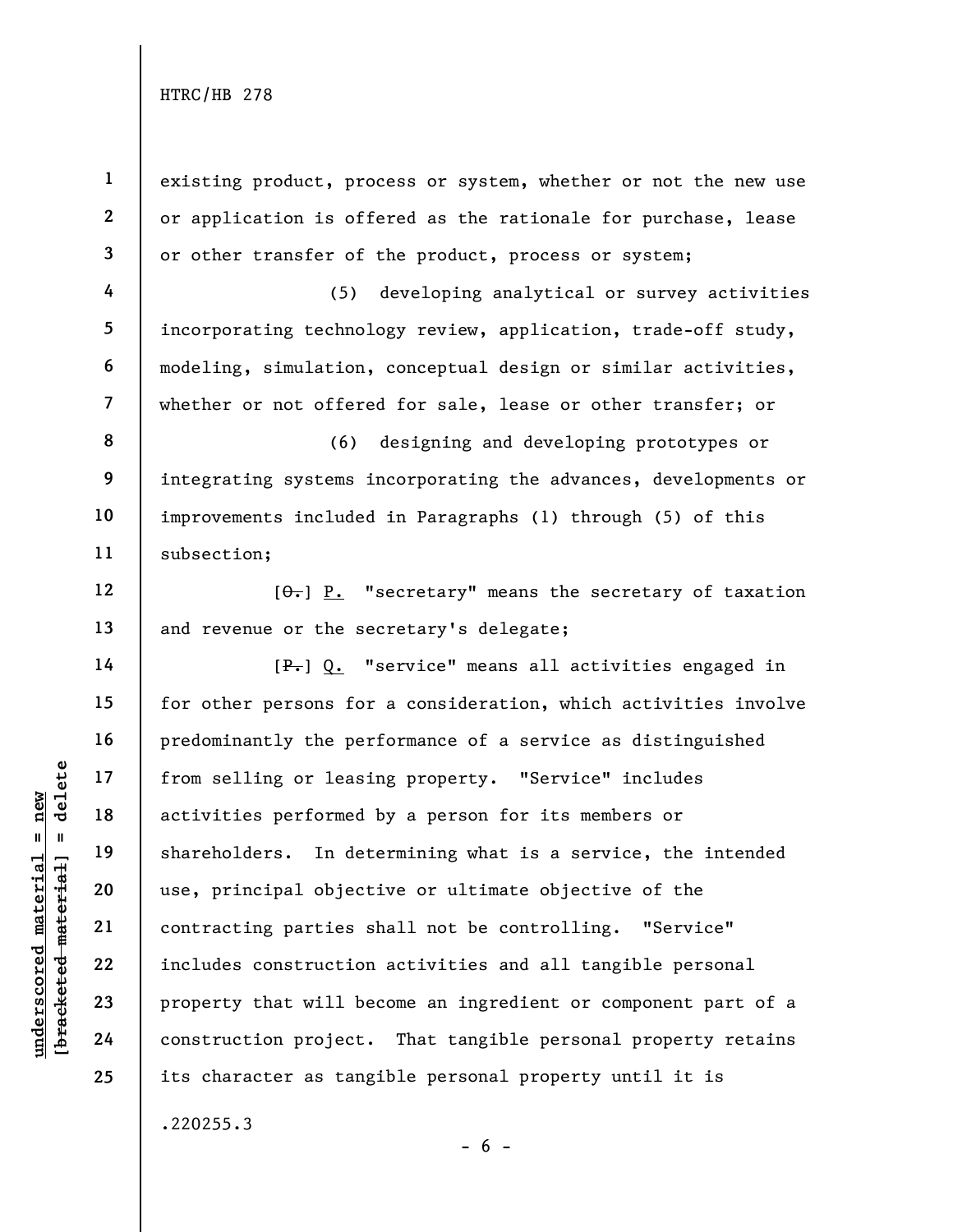1 2 3 4 5 installed as an ingredient or component part of a construction project in New Mexico. Sales of tangible personal property that will become an ingredient or component part of a construction project to persons engaged in the construction business are sales of tangible personal property; and

 $[Q_{\tau}]$  R. "use" or "using" includes use, consumption or storage other than storage for subsequent sale in the ordinary course of business or for use solely outside this state."

SECTION 2. Section 7-9-46 NMSA 1978 (being Laws 1969, Chapter 144, Section 36, as amended) is amended to read:

"7-9-46. DEDUCTION--GROSS RECEIPTS [TAX]--GOVERNMENTAL GROSS RECEIPTS--SALES TO MANUFACTURERS AND MANUFACTURING SERVICE PROVIDERS.--

under 17<br>
under 18<br>
under 19<br>
under 19<br>
under 19<br>
under 19<br>
20<br>
under 19<br>
21<br>
22<br>
under 19<br>
22<br>
the buyer is in the b<br>
23<br>
24<br>
Property that is ] a <u>m</u><br>
24<br>
Property that is ] a <u>m</u><br>
24<br>
Property that is ] a m A. Receipts from selling tangible personal property may be deducted from gross receipts or from governmental gross receipts if the sale is made to a person engaged in the business of manufacturing who delivers a nontaxable transaction certificate to the seller. The buyer delivering the nontaxable transaction certificate must incorporate the tangible personal property as an ingredient or component part of the product that the buyer is in the business of manufacturing.

B. Receipts from selling [tangible personal property that is] a manufacturing consumable [and used in such a way that it is consumed in the manufacturing process of a .220255.3

- 7 -

6

7

8

9

10

11

12

13

14

15

16

17

18

19

20

21

22

23

24

25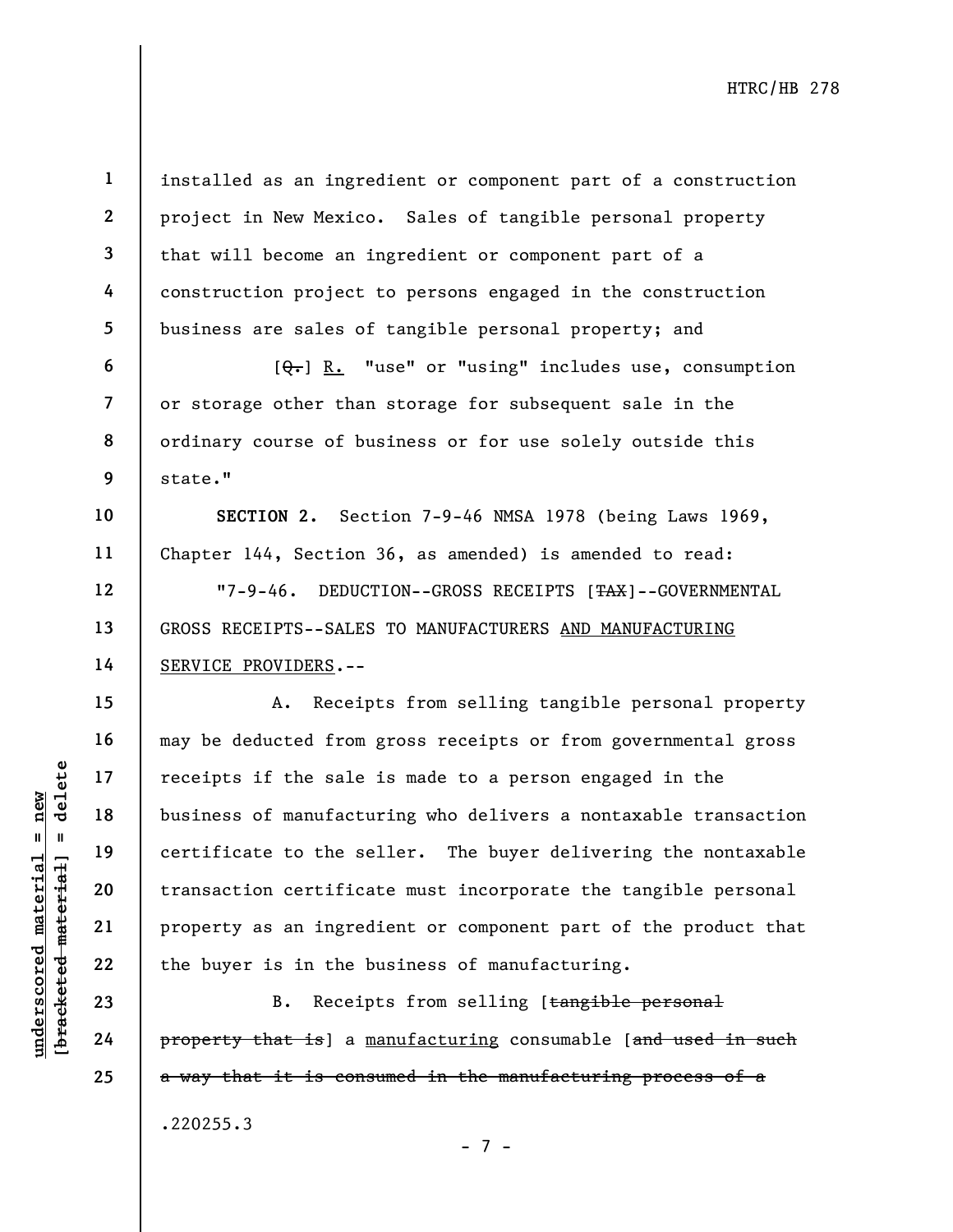|                                                           | $\mathbf 1$    | product, provided that the tangible personal property is not a  |
|-----------------------------------------------------------|----------------|-----------------------------------------------------------------|
|                                                           | $\mathbf{2}$   | tool or equipment used to create the manufactured product, to a |
|                                                           | $\mathbf{3}$   | person engaged in the business of manufacturing that product    |
|                                                           | 4              | and who delivers a nontaxable transaction certificate to the    |
|                                                           | 5              | seller] to a manufacturer or a manufacturing service provider   |
|                                                           | 6              | may be deducted [in the following percentages] from gross       |
|                                                           | $\overline{7}$ | receipts or from governmental gross receipts                    |
|                                                           | 8              | [(1) twenty percent of receipts received prior                  |
|                                                           | 9              | to January $1, 2014;$                                           |
|                                                           | 10             | (2) forty percent of receipts received in                       |
|                                                           | 11             | ealendar year 2014;                                             |
|                                                           | 12             | (3) sixty percent of receipts received in                       |
|                                                           | 13             | ealendar year 2015;                                             |
|                                                           | 14             | (4) eighty percent of receipts received in                      |
|                                                           | 15             | calendar year 2016; and                                         |
|                                                           | 16             | (5) one hundred percent of receipts received                    |
| delete                                                    | 17             | on or after January 1, 2017] if the buyer delivers a nontaxable |
| new                                                       | 18             | transaction certificate to the seller.                          |
| II<br>$\mathbf{u}$                                        | 19             | C. Receipts from selling or leasing qualified                   |
|                                                           | 20             | equipment may be deducted from gross receipts if the sale is    |
|                                                           | 21             | made to, or the lease is entered into with, a person engaged in |
|                                                           | 22             | the business of manufacturing or a manufacturing service        |
| [ <del>bracketed material</del> ]<br>underscored material | 23             | provider who delivers a nontaxable transaction certificate to   |
|                                                           | 24             | the seller; provided that a manufacturer or manufacturing       |
|                                                           | 25             | service provider delivering a nontaxable transaction            |

.220255.3

- 8 -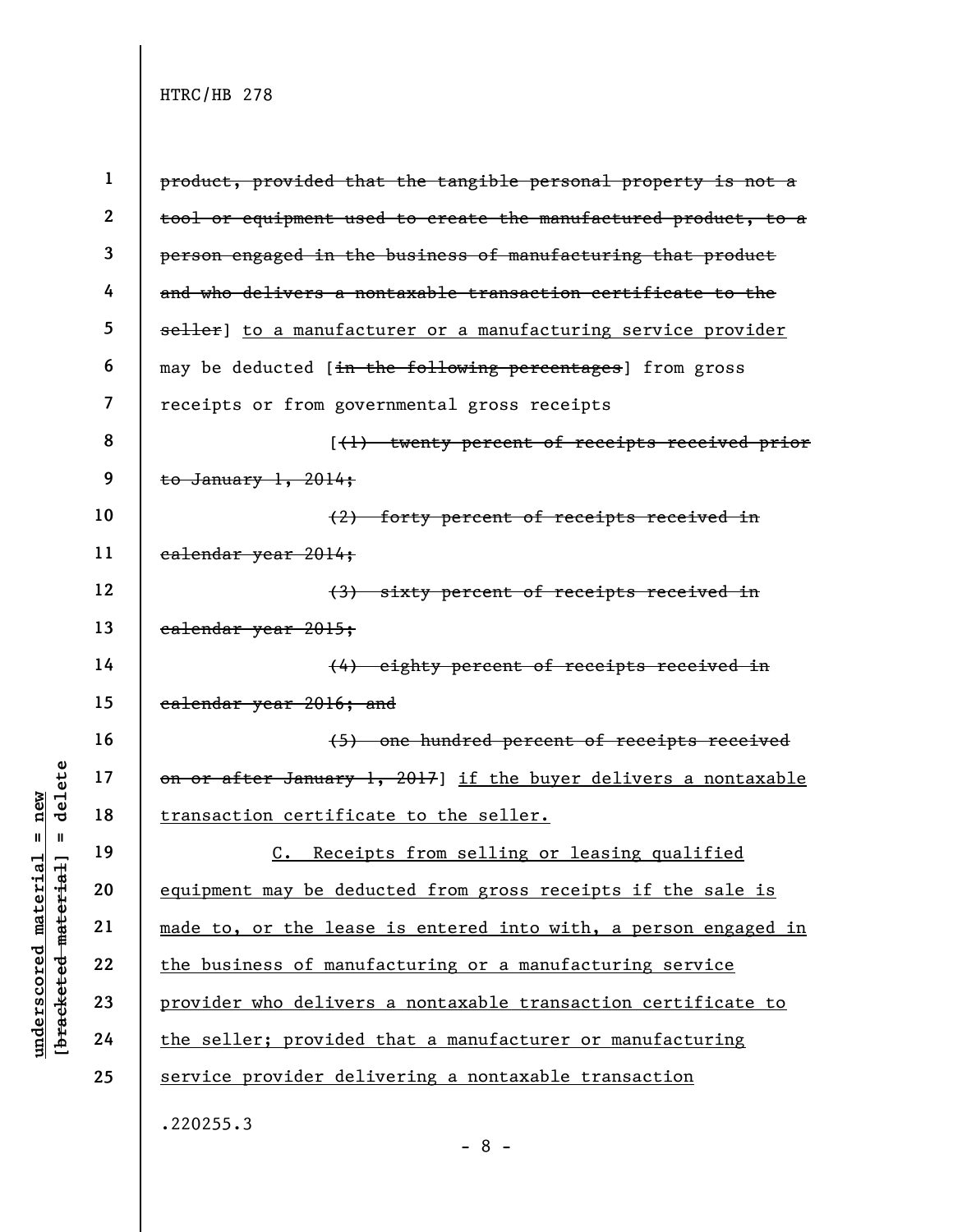1 2 3 certificate with respect to the qualified equipment shall not claim an investment credit pursuant to the Investment Credit Act for that same equipment.

 $[G<sub>1</sub>]$  D. The purpose of the deductions provided in this section is to encourage manufacturing businesses to locate in New Mexico and to reduce the tax burden, including reducing pyramiding, on the tangible personal property that is consumed in the manufacturing process and that is purchased by manufacturing businesses in New Mexico.

 $[\frac{D-1}{2}]$  E. The department shall annually report to the revenue stabilization and tax policy committee the aggregate amount of deductions taken pursuant to this section, the number of taxpayers claiming each of the deductions and any other information that is necessary to determine that the deductions are performing the purposes for which they are enacted.

under 17<br>
and 18<br>
19<br>
19<br>
19<br>
attribute the amount<br>
authorization provide<br>
21<br>
22<br>
1egislature of the be<br>
23<br>
24<br>
24<br>
24<br>
20<br>
24<br>
24<br>
24<br>
20<br>
24<br>
24<br>
20<br>
24<br>
24<br>
20<br>
24<br>
20<br>
24<br>
20<br>
24<br>
24  $[E-]$   $F.$  A taxpayer deducting gross receipts pursuant to this section shall report the amount deducted separately for each deduction provided in this section and attribute the amount of the deduction to the appropriate authorization provided in this section in a manner required by the department that facilitates the evaluation by the legislature of the benefit to the state of these deductions.

[F.] G. As used in [Subsection B of] this section:

(1) "manufacturing consumable" means tangible personal property, other than qualified equipment or an .220255.3

 $-9 -$ 

4

5

6

7

8

9

10

11

12

13

14

15

16

17

18

19

20

21

22

23

24

25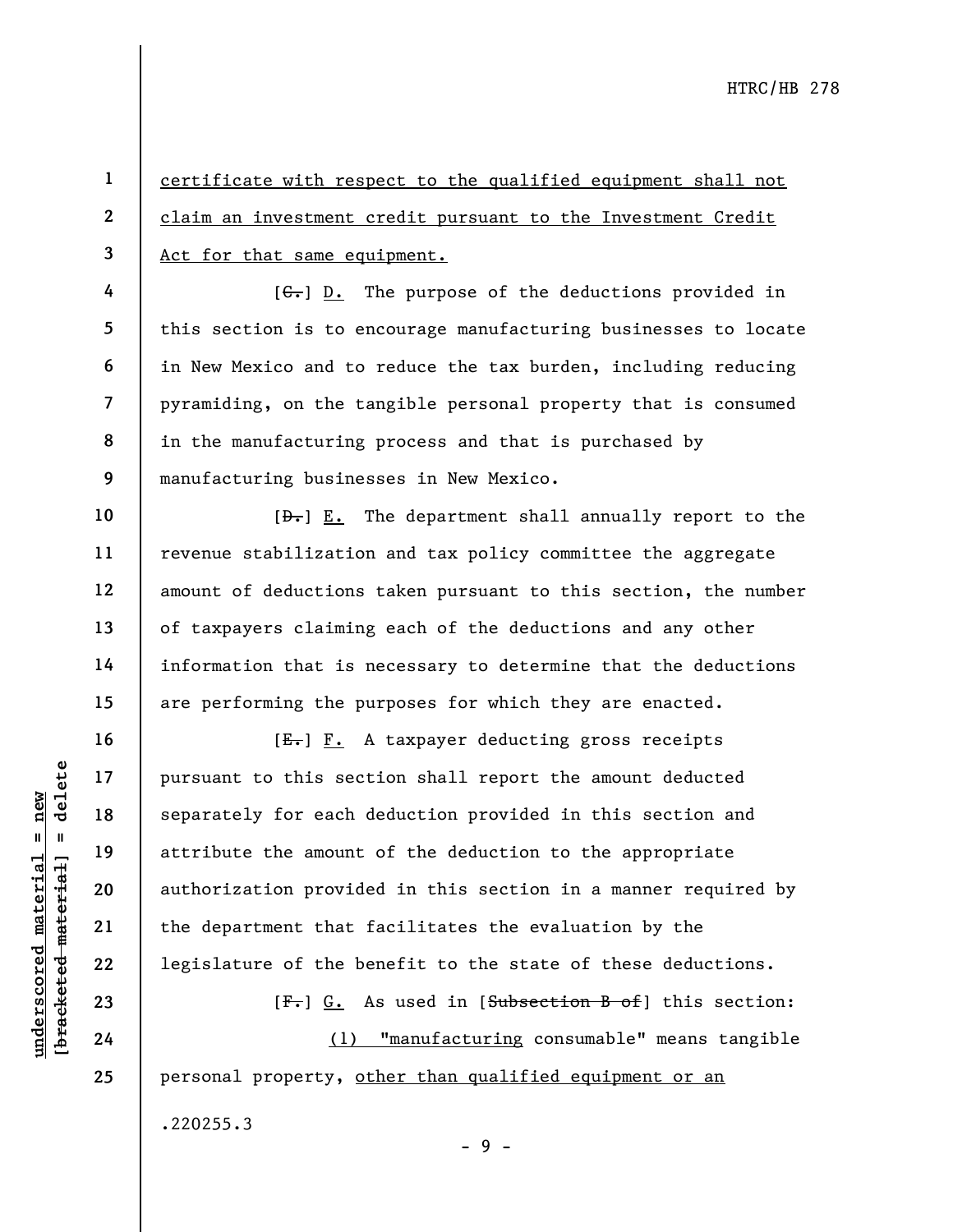under 17<br>
and spare parts there<br>  $\begin{array}{c|c} \texttt{and} & \texttt{and} & \texttt{spare} & \texttt{ments} & \texttt{there} \\ \hline \texttt{and} & \texttt{u} & \texttt{u} & \texttt{u} & \texttt{u} \\ \hline \texttt{d} & \texttt{u} & \texttt{u} & \texttt{u} & \texttt{u} \\ \texttt{u} & \texttt{u} & \texttt{u} & \texttt{u} & \texttt{u} \\ \texttt{u} & \texttt{u} & \texttt{u} & \texttt{u} & \texttt$ 1 2 3 4 5 6 7 8 9 10 11 12 13 14 15 16 17 18 19 20 21 22 23 24 25 ingredient or component part of a manufactured product, that is incorporated into, destroyed, depleted or transformed in the process of manufacturing a product,  $[\frac{1}{1}]$  including electricity, fuels, water, manufacturing aids and supplies, chemicals, gases [repair parts, spares] and other tangibles used to manufacture a product [but (2) excluding tangible personal property used in (a) the generation of power; (b) the processing of natural resources, including hydrocarbons; and (c) the preparation of meals for immediate consumption on- or off-premises]; (2) "manufacturing operation" means a plant operated by a manufacturer or manufacturing service provider that employs personnel to perform production tasks to produce goods, in conjunction with machinery and equipment; and (3) "qualified equipment" means machinery, equipment and tools, including component, repair, replacement and spare parts thereof, that are used directly in the manufacturing process of a manufacturing operation. "Qualified equipment" includes computer hardware and software used directly in the manufacturing process of a manufacturing operation but excludes any motor vehicle that is required to be registered in this state pursuant to the Motor Vehicle Code." SECTION 3. A new section of the Gross Receipts and Compensating Tax Act is enacted to read: "[NEW MATERIAL] DEDUCTION--GROSS RECEIPTS--ACCOUNTING

.220255.3

 $- 10 -$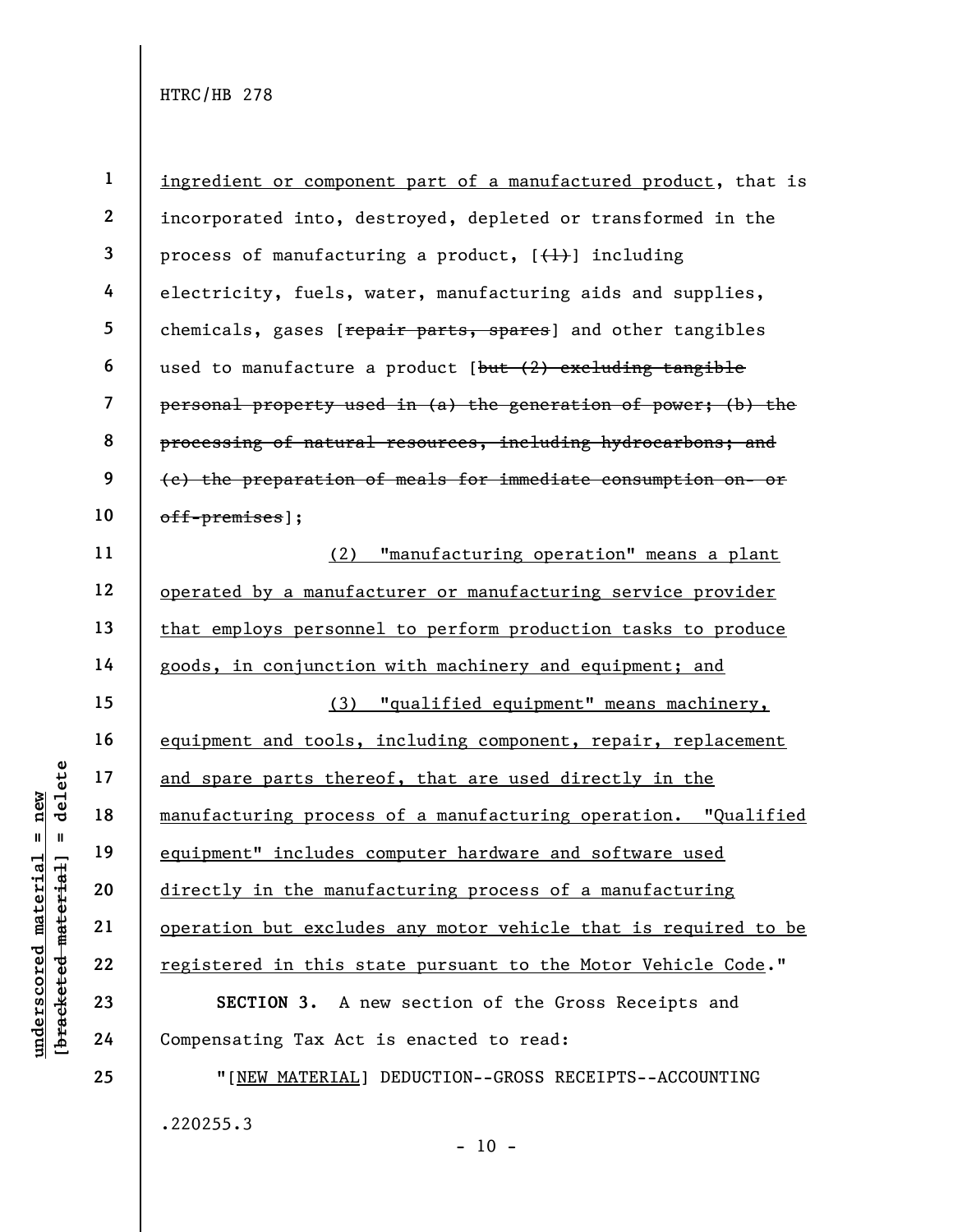under 17<br>
analyzing and reporti<br>
analyzing and reporti<br>
analyzing and reporti<br>
analyzing and reporti<br>
agencies or tax colle<br>
auditing, attest serv<br>
bookkeeping, tax retu<br>
bookkeeping, tax retu<br>
where applicable, rep<br>
agenc 1 2 3 4 5 6 7 8 9 10 11 12 13 14 15 16 17 18 19 20 21 22 23 24 25 SERVICES.-- A. Receipts from the sale of accounting services may be deducted from gross receipts if: (1) the sale is made to a business that has a New Mexico tax identification number or an equivalent tax identification number from another state; and (2) the purchaser presents to the seller a nontaxable transaction certificate or alternative evidence entitling a person to a deduction pursuant to Section 7-9-43 NMSA 1978. B. A taxpayer allowed a deduction pursuant to this section shall report the amount of the deduction separately in a manner required by the department. C. As used in this section: (1) "accounting services" means the systematic and comprehensive recording of financial transactions pertaining to a business entity and the process of summarizing, analyzing and reporting these transactions to oversight agencies or tax collection entities, including certified public auditing, attest services and preparing financial statements, bookkeeping, tax return preparation, advice and consulting and, where applicable, representing taxpayers before tax collection agencies. "Accounting services" does not include, except as provided with respect to financial management services, investment advice, wealth management advice or consulting or .220255.3

- 11 -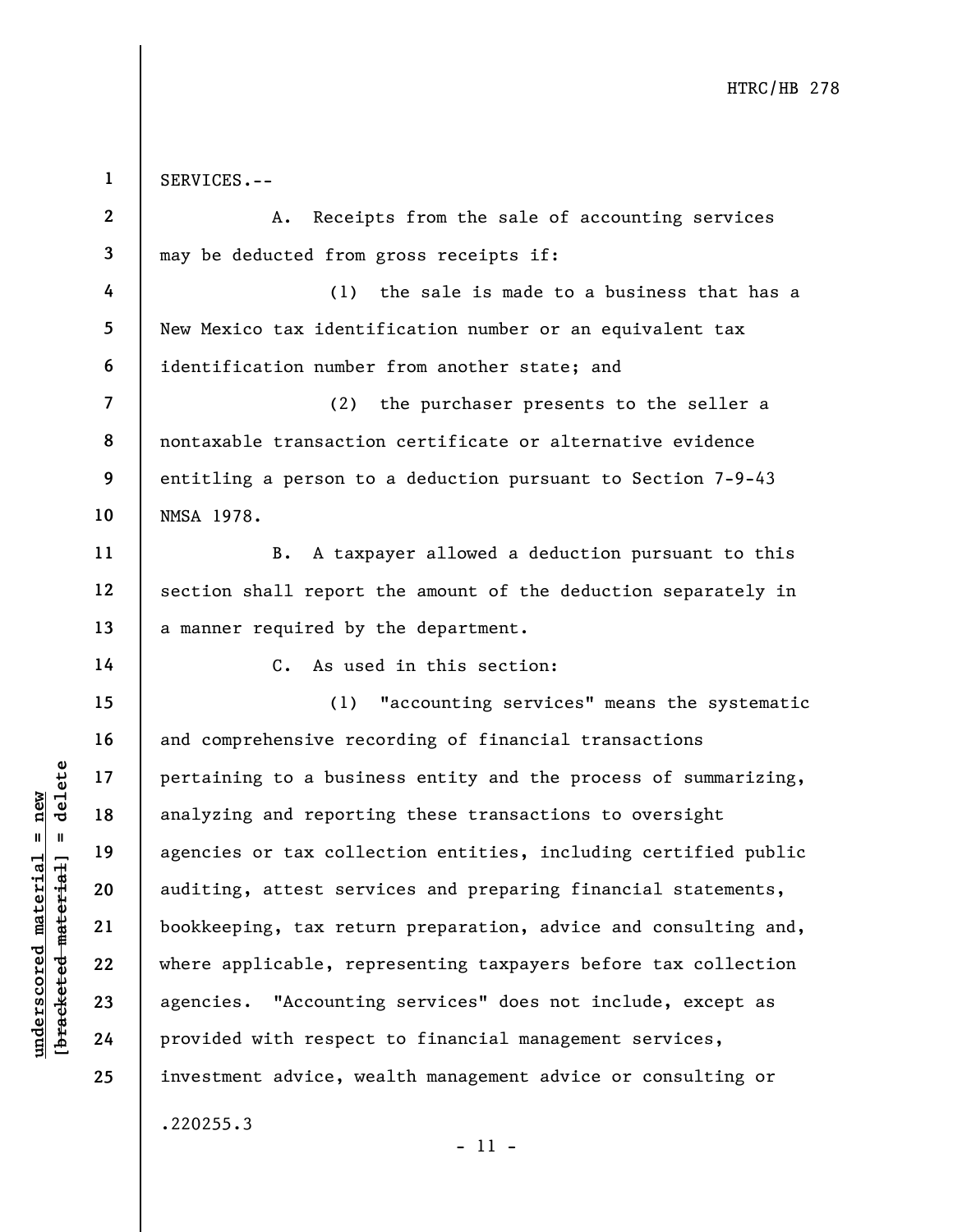| $\mathbf{1}$            | any tax return preparation, advice, counseling or               |
|-------------------------|-----------------------------------------------------------------|
| $\mathbf{2}$            | representation for individuals, regardless of whether those     |
| $\mathbf{3}$            | individuals are owners of pass-through entities, such as        |
| 4                       | partnerships, limited liability companies or S-corporations;    |
| 5                       | (2) "financial management services" means                       |
| 6                       | managing and directing the investments of, or providing         |
| $\overline{\mathbf{7}}$ | investment advisory services to, a hedge fund, mutual fund or   |
| 8                       | non-captive real estate investment trust;                       |
| 9                       | (3) "hedge fund" means a private investment                     |
| 10                      | fund or pool, the assets of which are managed by a professional |
| 11                      | management firm that:                                           |
| 12                      | (a) trades or invests, through public                           |
| 13                      | market or private transactions, in securities, commodities,     |
| 14                      | currencies, derivatives or similar classes of financial assets; |
| 15                      | or                                                              |
| 16                      | (b) that is not an investment company                           |
| 17                      | under 15 USC 80a-3(c)(1) or 15 USC 80a-3(c)(7);                 |
| 18                      | (4) "mutual fund" means an entity registered                    |
| 19                      | pursuant to the federal Investment Company Act of 1940; and     |
| 20                      | (5) "non-captive real estate investment trust"                  |
| 21                      | means an entity described in Section 856(a) of the Internal     |
| 22                      | Revenue Code of 1986, as that section may be amended or         |
| 23                      | renumbered, the investments of which are limited to interest in |
| 24                      | mortgages on real property and shares of or transferable        |
| 25                      | certificates of beneficial interest in an entity described in   |
|                         | .220255.3                                                       |

- 12 -